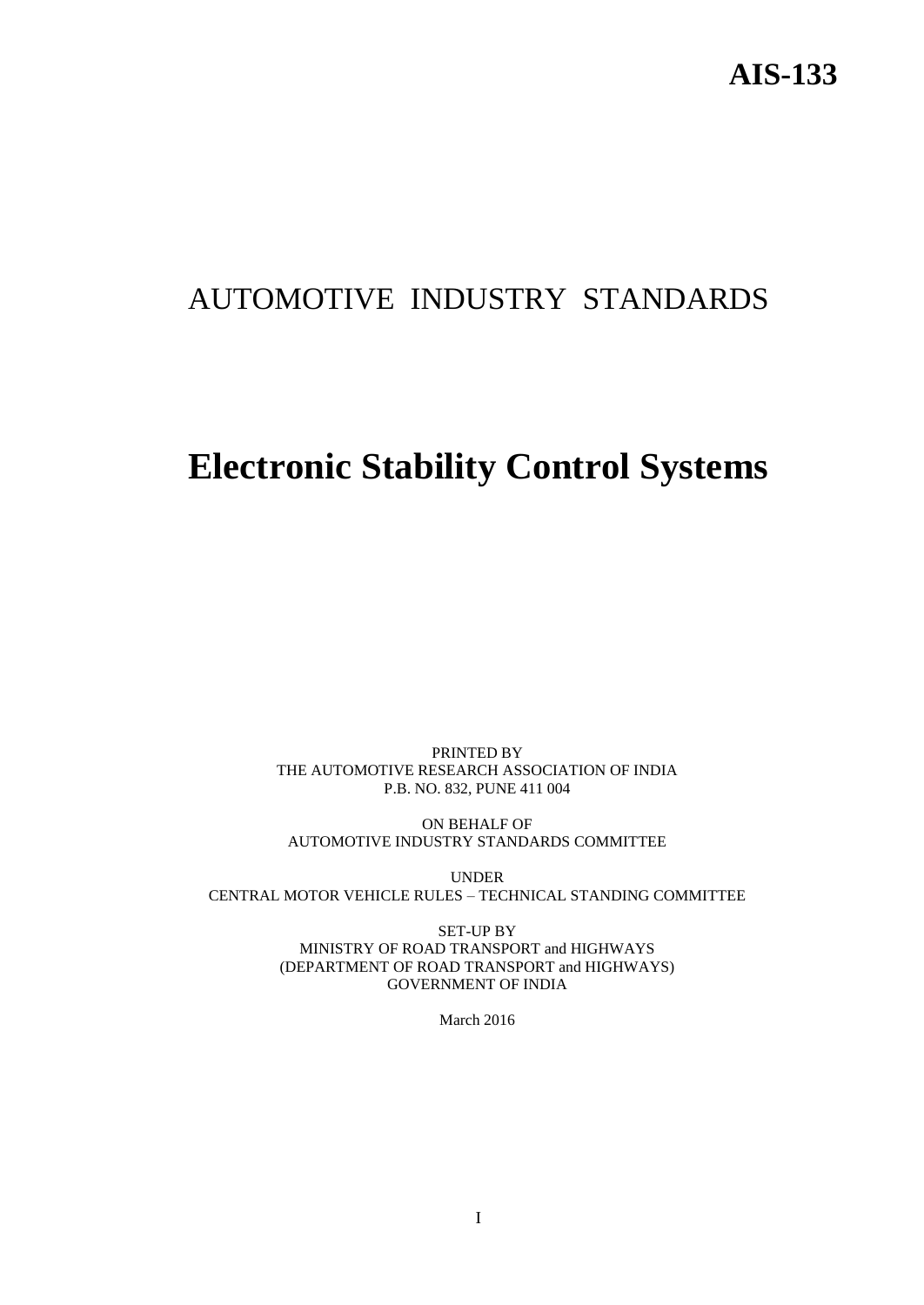| Sr. | Corrigenda   Amendment | <b>Revision</b> | <b>Date</b> | Remark | Misc. |
|-----|------------------------|-----------------|-------------|--------|-------|
|     |                        |                 |             |        |       |
|     |                        |                 |             |        |       |
|     |                        |                 |             |        |       |
|     |                        |                 |             |        |       |
|     |                        |                 |             |        |       |
|     |                        |                 |             |        |       |
|     |                        |                 |             |        |       |
|     |                        |                 |             |        |       |
|     |                        |                 |             |        |       |
|     |                        |                 |             |        |       |
|     |                        |                 |             |        |       |
|     |                        |                 |             |        |       |
|     |                        |                 |             |        |       |

## **Status chart of the Standard to be used by the Purchaser for updating the record**

**General Remarks:**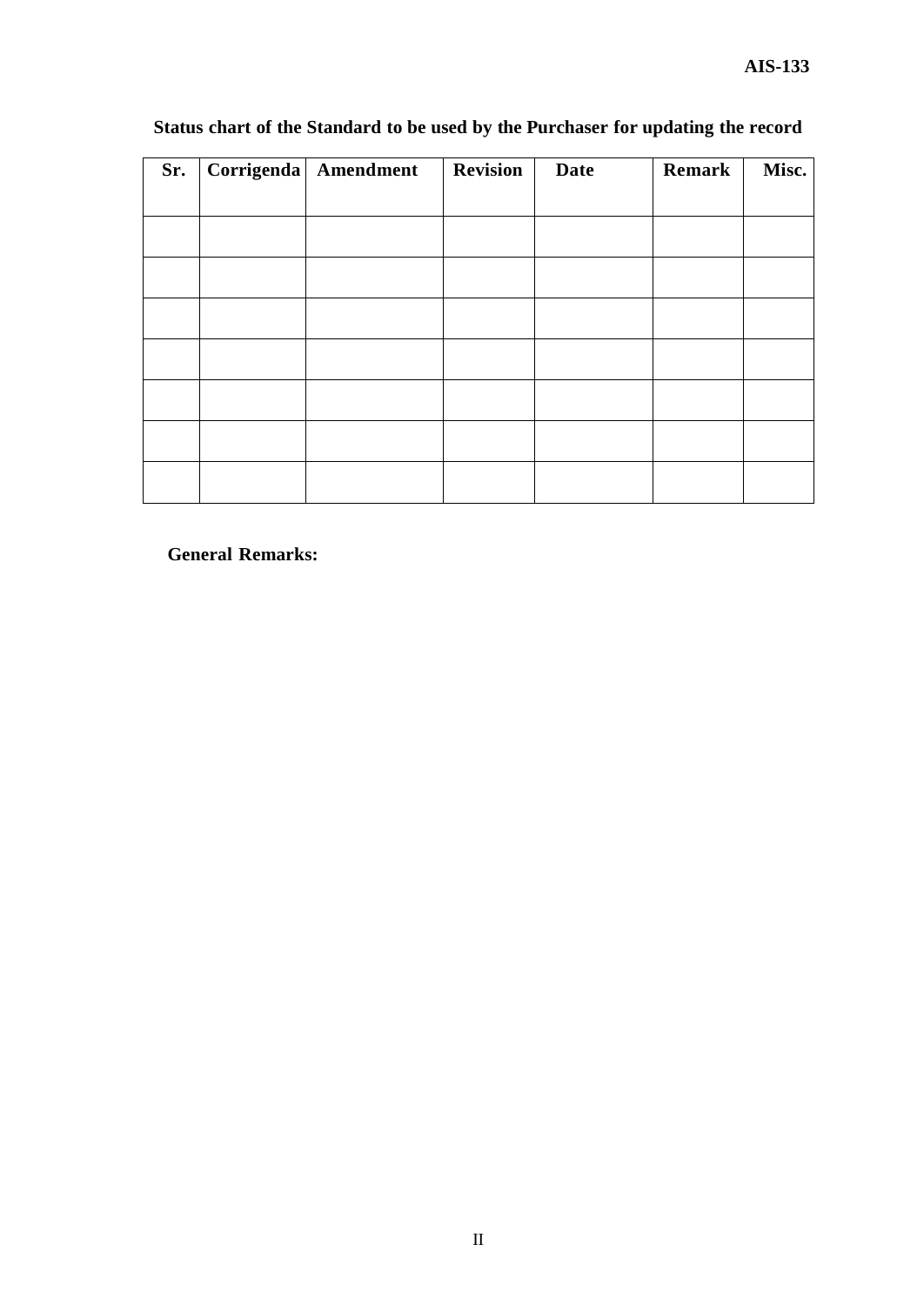#### **INTRODUCTION**

The Government of India felt the need for a permanent agency to expedite the publication of standards and development of test facilities in parallel when the work of preparation of standards is going on, as the development of improved safety critical parts can be undertaken only after the publication of the standard and commissioning of test facilities. To this end, the erstwhile Ministry of Surface Transport (MoST) has constituted a permanent Automotive Industry Standards Committee (AISC) vide order no. RT-11028/11/97-MVL dated September 15, 1997. The standards prepared by AISC will be approved by the permanent CMVR Technical Standing Committee (CTSC). After approval, The Automotive Research Association of India, (ARAI), Pune, being the secretariat of the AIS Committee, has published this standard. For better dissemination of this information, ARAI may publish this standard on their website.

When a driver attempts an "extreme manoeuvre" (e.g., one initiated to avoid a crash or due to misjudgement of the severity of a curve), the driver may lose control if the vehicle responds differently as it nears the limits of road traction than it does during ordinary driving. The driver's loss of control can result in either the rear of the vehicle "spinning out" or the front of the vehicle "plowing out". As long as there is sufficient road traction, a highly skilled driver may be able to maintain control in many extreme manoeuvres using counter steering (i.e. momentarily turning away from the intended direction) and other techniques. However, average drivers in a panic situation in which the vehicle begins to spin out would be unlikely to counter steer to regain control.

In order to counter such situations in which loss of control may be imminent; ESC uses automatic braking of individual wheels to adjust the vehicle's heading if it departs from the direction the driver is steering. Thus, it prevents the heading from changing too quickly (spinning out) or not quickly enough (plowing out).

ESC systems are currently known by many different trade names, their function and performance are similar. These systems use computer control of individual wheel brakes to help the driver maintain control of the vehicle during extreme manoeuvres by keeping the vehicle headed in the direction the driver is steering even when the vehicle nears or reaches the limits of road traction.

The AISC panel and the Automotive Industry Standards Committee (AISC) responsible for preparation of this standard are given in Annex A and Annex B respectively.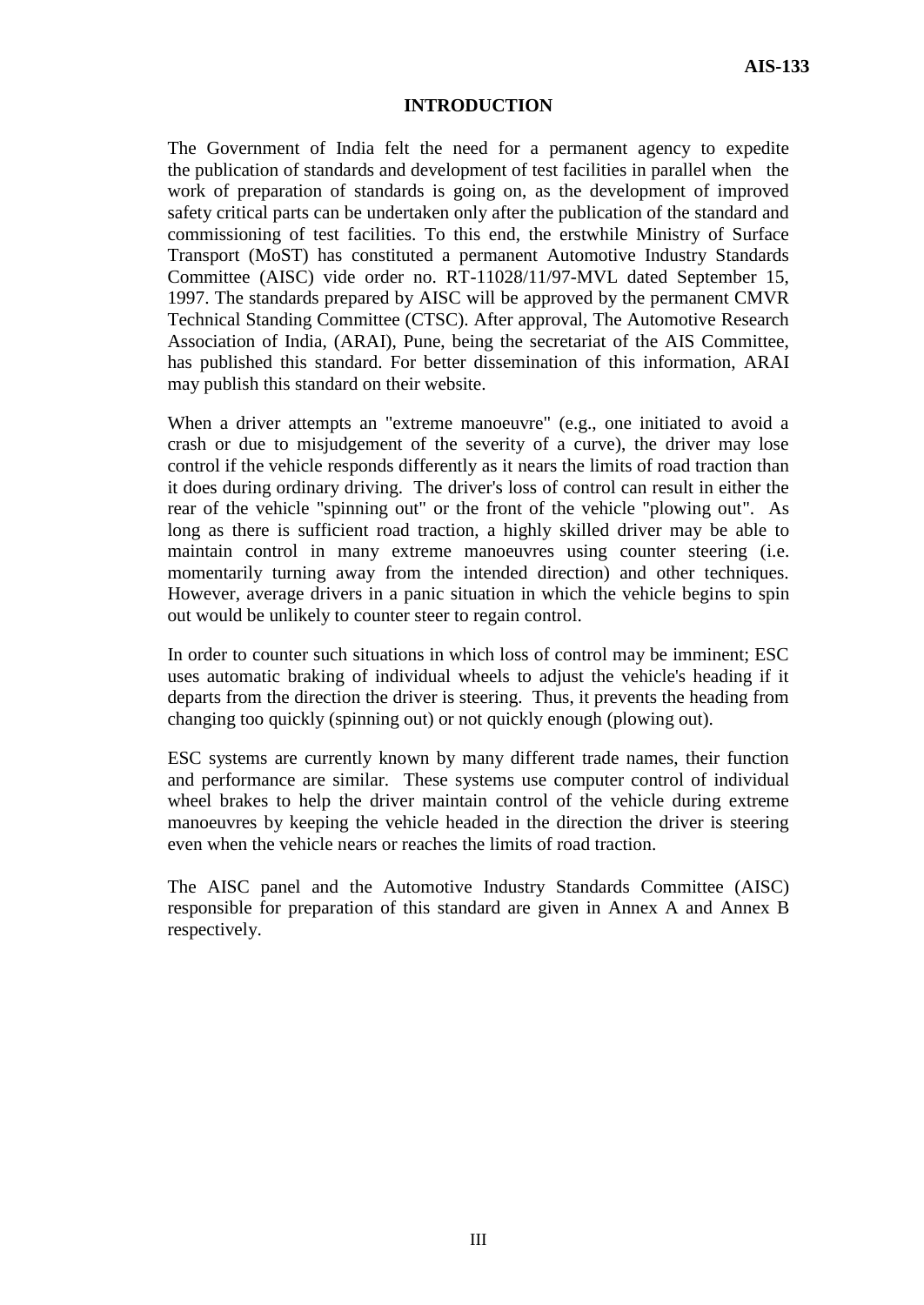| <b>Clause.</b><br>No. | <b>Contents</b>                 | Page No. |
|-----------------------|---------------------------------|----------|
|                       |                                 |          |
| 1.                    | Scope                           | 1/16     |
| 2.                    | Definitions                     | 1/16     |
| 3.                    | <b>General Requirements</b>     | 2/16     |
| 4.                    | <b>Performance Requirements</b> | 3/16     |
| 5.                    | <b>Test Conditions</b>          | 8/16     |
| 6.                    | <b>Test Procedure</b>           | 9/16     |

### **CONTENTS**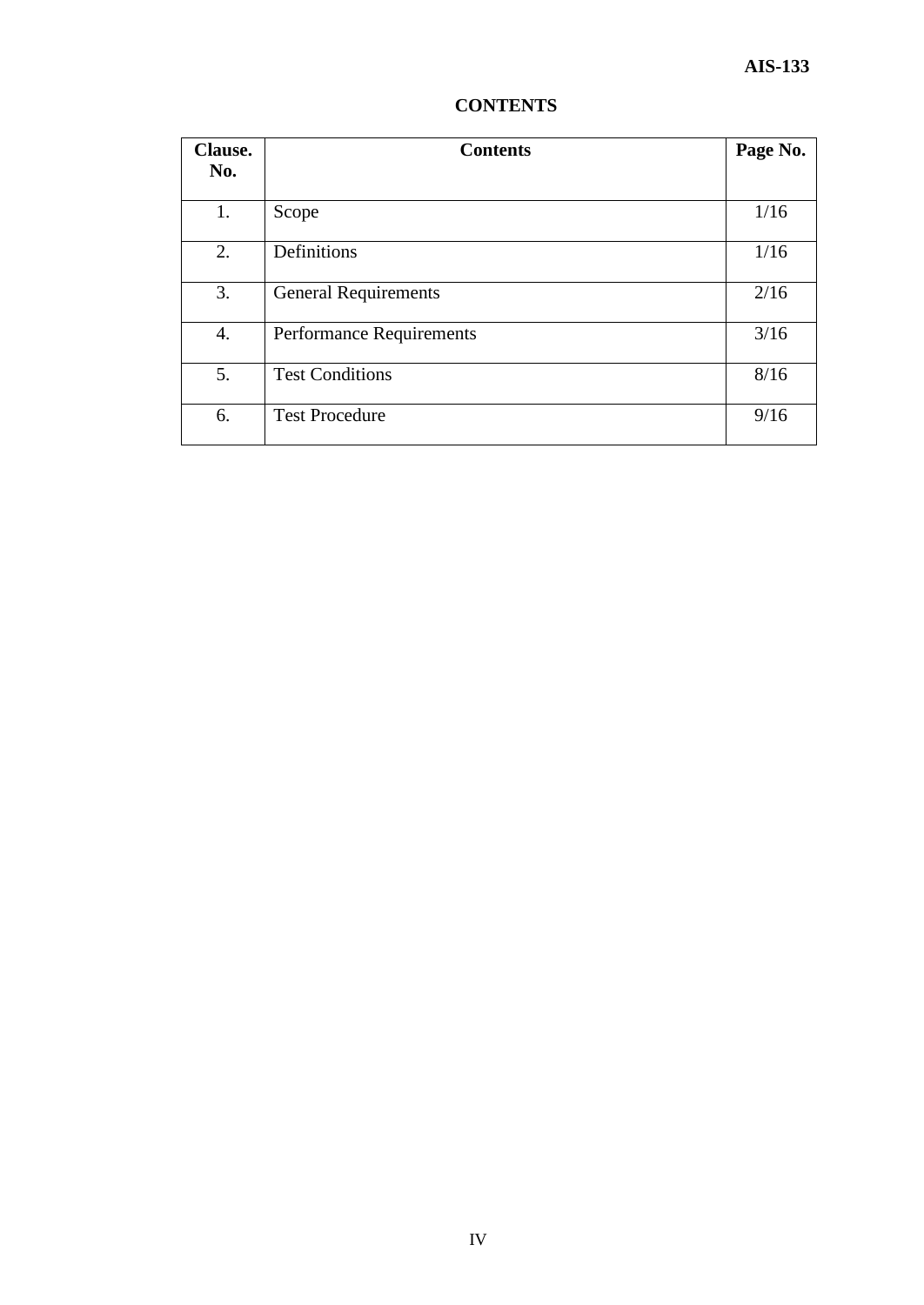#### **Electronic Stability Control Systems**

#### **1.0 SCOPE:**

\_\_\_\_\_\_\_\_\_\_\_\_\_\_\_\_\_\_\_\_\_\_

This regulation specifies performance and equipment requirements for Electronic Stability Control (ESC) systems. This Standard applies to all vehicles of Category M1 and N1, which are fitted with ESC system.

#### **2.0 DEFINITIONS:**

For the purpose of this standard, the following definitions shall apply:

- 2.1 "**Ackerman Steer Angle**" means the angle whose tangent is the wheelbase divided by the radius of the turn at a very low speed.
- 2.2 "**Electronic Stability Control System" or "ESC System**" means a system that has all of the following attributes:
	- (a) That improves vehicle directional stability by at least having the ability to automatically control individually the braking torques of the left and right wheels on each axle or an axle of each axle group  $\frac{1}{1}$  to induce a correcting yaw moment based on the evaluation of actual vehicle behaviour in comparison with a determination of vehicle behaviour demanded by the driver;
	- (b) That is computer-controlled with the computer using a closed-loop algorithm to limit vehicle oversteer and to limit vehicle understeer based on the evaluation of actual vehicle behaviour in comparison with a determination of vehicle behaviour demanded by the driver;
	- (c) That has a means to determine directly the value of vehicle's yaw rate and to estimate its side slip or side slip derivative with respect to time;
	- (d) That has a means to monitor driver steering inputs; and
	- (e) That has an algorithm to determine the need, and a means to modify propulsion torque, as necessary, to assist the driver in maintaining control of the vehicle.
- 2.3 "**Lateral Acceleration**" means the component of the vector acceleration of a point in the vehicle perpendicular to the vehicle x axis (longitudinal) and parallel to the road plane.
- 2.4 "**Oversteer**" means a condition in which the vehicle's yaw rate is greater than the yaw rate that would occur at the vehicle's speed as result of the Ackerman Steer Angle.
- 2.5 "**Sideslip or side slip angle**" means the arctangent of the ratio of the lateral velocity to the longitudinal velocity of the centre of gravity of the vehicle.

 $\frac{1}{2}$  An axle group shall be treated as a single axle and dual wheels shall be treated as a single wheel.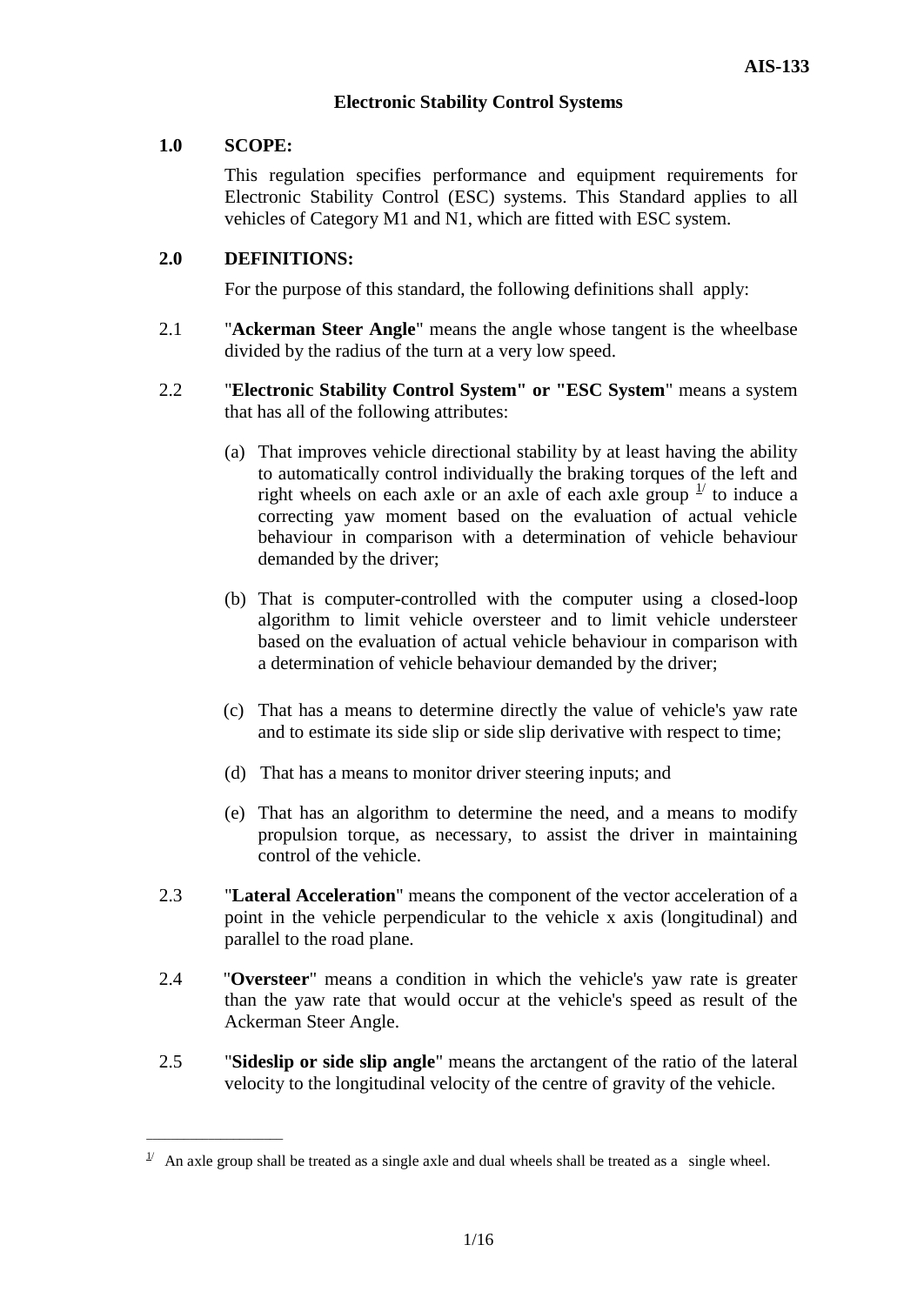- 2.6 "**Understeer**" means a condition in which the vehicle's yaw rate is less than the yaw rate that would occur at the vehicle's speed as result of the Ackerman Steer Angle.
- 2.7 **"Yaw rate"** means the rate of change of the vehicle's heading angle measured in degrees/second of rotation about a vertical axis through the vehicle's centre of gravity.
- 2.8 "**Peak braking coefficient (PBC)**": means the measure of tyre to road surface friction based on the max deceleration of a rolling tyre.
- 2.9 "**Common space**" means an area on which more than one tell-tale, indicator, identification symbol, or other message may be displayed but not simultaneously.
- 2.10 "**Static Stability Factor (SSF)**" means one-half the track width of a vehicle divided by the height of its center of gravity, also expressed as:

 $SSF = T/2H$ .

where:

 $\overline{\phantom{a}}$  , we can also the contract of  $\overline{\phantom{a}}$ 

 $T =$  track width (for vehicles with more than one track width the average is used; for axles with dual wheels, the outer wheels are used when calculating "T"); and

 $H =$  height of the center of gravity of the vehicle.

#### **3.0 GENERAL REQUIREMENTS:**

Each vehicle equipped with an ESC system shall meet the general requirements specified in paragraph 3.0, the performance requirements of paragraph 4.0, the test procedures specified in paragraph 6.0 and the test conditions specified in paragraph 5.0 of this standard.

- 3.1 Functional requirements. An electronic stability control system shall be one that:
	- (a) Is capable of applying braking torques individually to all four wheels<sup>1/</sup> and has a control algorithm that utilizes this capability
	- (b) Is operational over the full speed range of the vehicle, during all phases of driving including acceleration, coasting, and deceleration (including braking), except:

|       | When the driver has disabled ESC,                                                                                                                               |
|-------|-----------------------------------------------------------------------------------------------------------------------------------------------------------------|
| (ii)  | When the vehicle speed is below 20 km/h,                                                                                                                        |
| (iii) | While the initial start-up self-test and plausibility checks are<br>completed, not to exceed 2 minutes when driven under the<br>conditions of paragraph 6.10.2, |
| (iv)  | When the vehicle is being driven in reverse;                                                                                                                    |

(c) Remains capable of activation even if the antilock brake system or traction control system is also activated.

 $1/$  An axle group shall be treated as a single axle and dual wheels shall be treated as a single wheel.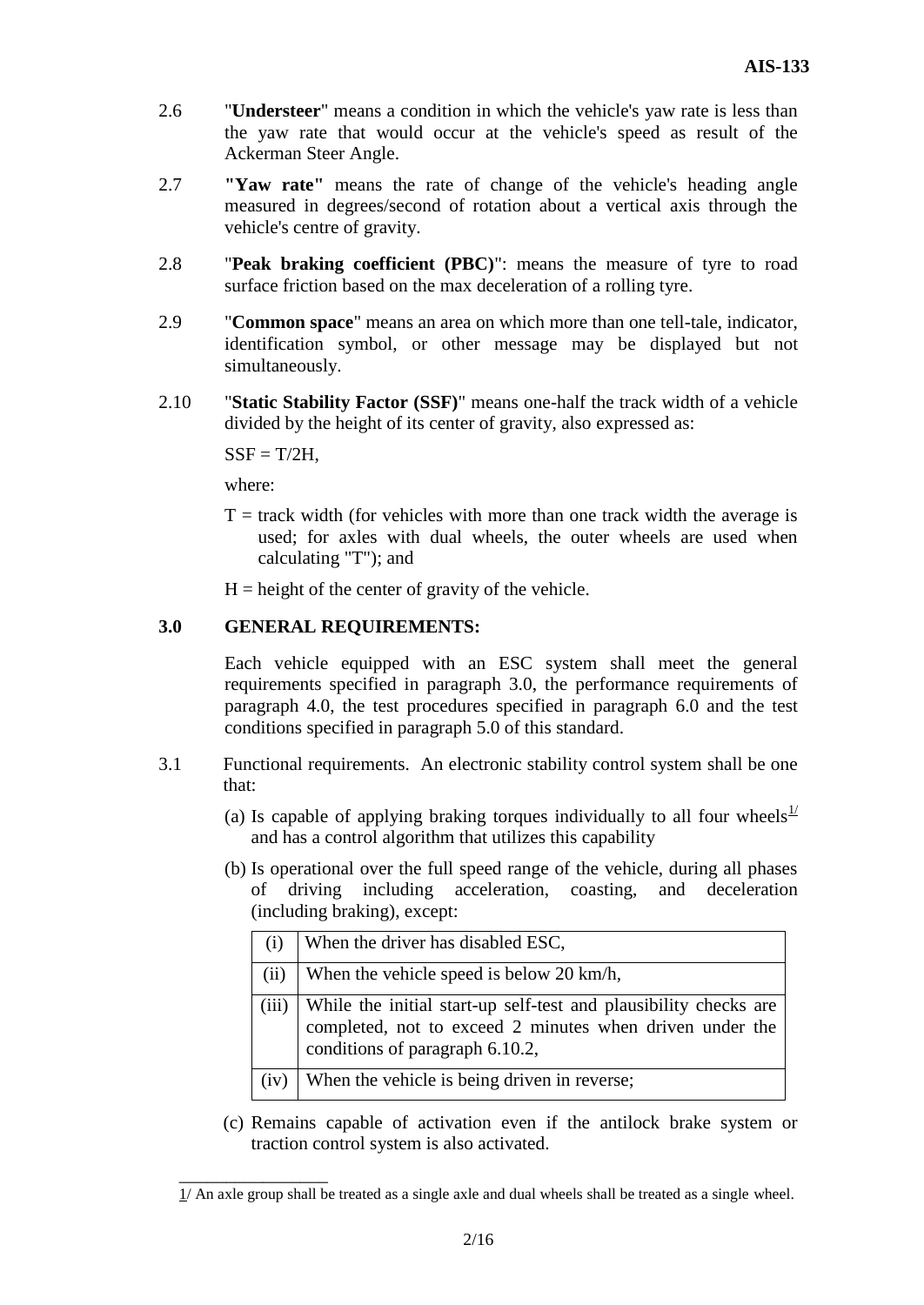#### **4.0 PERFORMANCE REQUIREMENTS:**

During each test performed under the test conditions of paragraph 6. and the test procedure of paragraph 6.9, the vehicle with the ESC system engaged shall satisfy the directional stability criteria of

paragraphs 4.1 and 4.2 and it shall satisfy the responsiveness criterion of paragraph 4.3 during each of those tests conducted with a commanded steering wheel angle of 5A or greater (but limited as per paragraph 6.9.4), where A is the steering wheel angle computed in paragraph 6.6.1.

- 4.1 The yaw rate measured one second after completion of the Sine with Dwell steering input (time  $T_0 + 1$  in Figure 1) shall not exceed 35 per cent of the first peak value of yaw rate recorded after the steering wheel angle changes sign (between first and second peaks) ( $\dot{\psi}_{Peak}$  in Figure 1) during the same test run; and
- 4.2 The yaw rate measured 1.75 seconds after completion of the Sine with Dwell steering input shall not exceed 20 per cent of the first peak value of yaw rate recorded after the steering wheel angle changes sign (between first and second peaks) during the same test run.
- 4.3 The lateral displacement of the vehicle centre of gravity with respect to its initial straight path shall be at least 1.83 m for vehicles with a GVM of 3,500 kg or less, and 1.52 m for vehicles with a GVM greater than 3,500 kg when computed 1.07 seconds after the Beginning of Steer (BOS). BOS is defined in paragraph 6.11.6
- 4.3.1 The computation of lateral displacement is performed using double integration with respect to time of the measurement of lateral acceleration  $a<sub>v</sub>$  at the vehicle centre of gravity, as expressed by the formula:

Lateral Displacement =  $\iint a_{v, C, G} dt$ 

As an alternative, a method based on GPS data can be used.

- 4.3.2 Time  $t = 0$  for the integration operation is the instant of steering initiation, known as the Beginning of Steer (BOS). BOS is defined in paragraph 6.11.6.
- 4.4 ESC Malfunction Detection. The vehicle shall be equipped with a tell-tale that provides a warning to the driver of the occurrence of any malfunction that affects the generation or transmission of control or response signals in the vehicle's electronic stability control system. The ESC malfunction tell-tale:
	- (a) Shall be displayed in direct and clear view of the driver while in the driver's designated seating position with the driver's seat belt fastened;
	- (b) Shall appear perceptually upright to the driver while driving;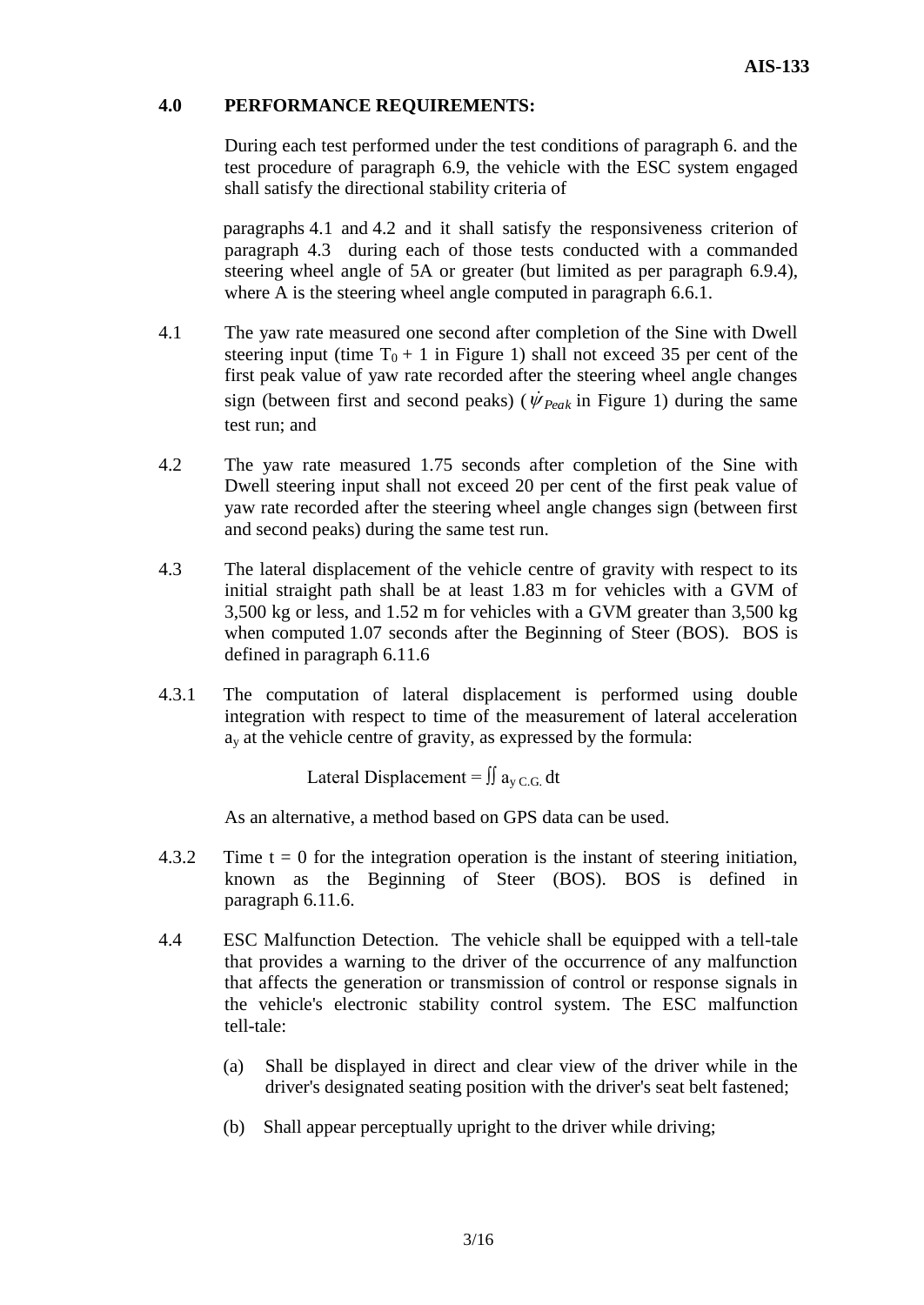(c) Shall be identified by the symbol shown for "ESC Malfunction Tell-tale" below or the text "ESC":



- (d) Shall be yellow or amber in colour;
- (e) When illuminated, shall be sufficiently bright to be visible to the driver under both daylight and night time driving conditions, when the driver has adapted to the ambient roadway light conditions;
- (f) Except as provided in paragraph  $4.4(g)$ , the ESC malfunction tell-tale shall illuminate when a malfunction exists and shall remain continuously illuminated under the conditions specified in paragraph 4.4 for as long as the malfunction exists, whenever the ignition locking system is in the "On" ("Run") position;
- (g) Except as provided in paragraph 4.4.1 each ESC malfunction tell-tale shall be activated as a check of lamp function either when the ignition locking system is turned to the "On" ("Run") position when the engine is not running, or when the ignition locking system is in a position between "On" ("Run") and "Start" that is designated by the manufacturer as a check position;
- (h) Shall extinguish at the next ignition cycle after the malfunction has been corrected in accordance with paragraph 6.10.4;
	- (i) May also be used to indicate the malfunction of related systems/functions, including traction control, trailer stability assist, corner brake control, and other similar functions that use throttle and/or individual torque control to operate and share common components with ESC.
- 4.4.1 The ESC malfunction tell-tale need not be activated when a starter interlock is in operation.
- 4.4.2 The requirement of paragraph 4.4. (g) does not apply to tell-tales shown in a common space.
- 4.4.3 The manufacturer may use the ESC malfunction tell-tale in a flashing mode to indicate ESC operation and/or the operation of ESC-related systems (as listed in paragraph 4.4 (i)).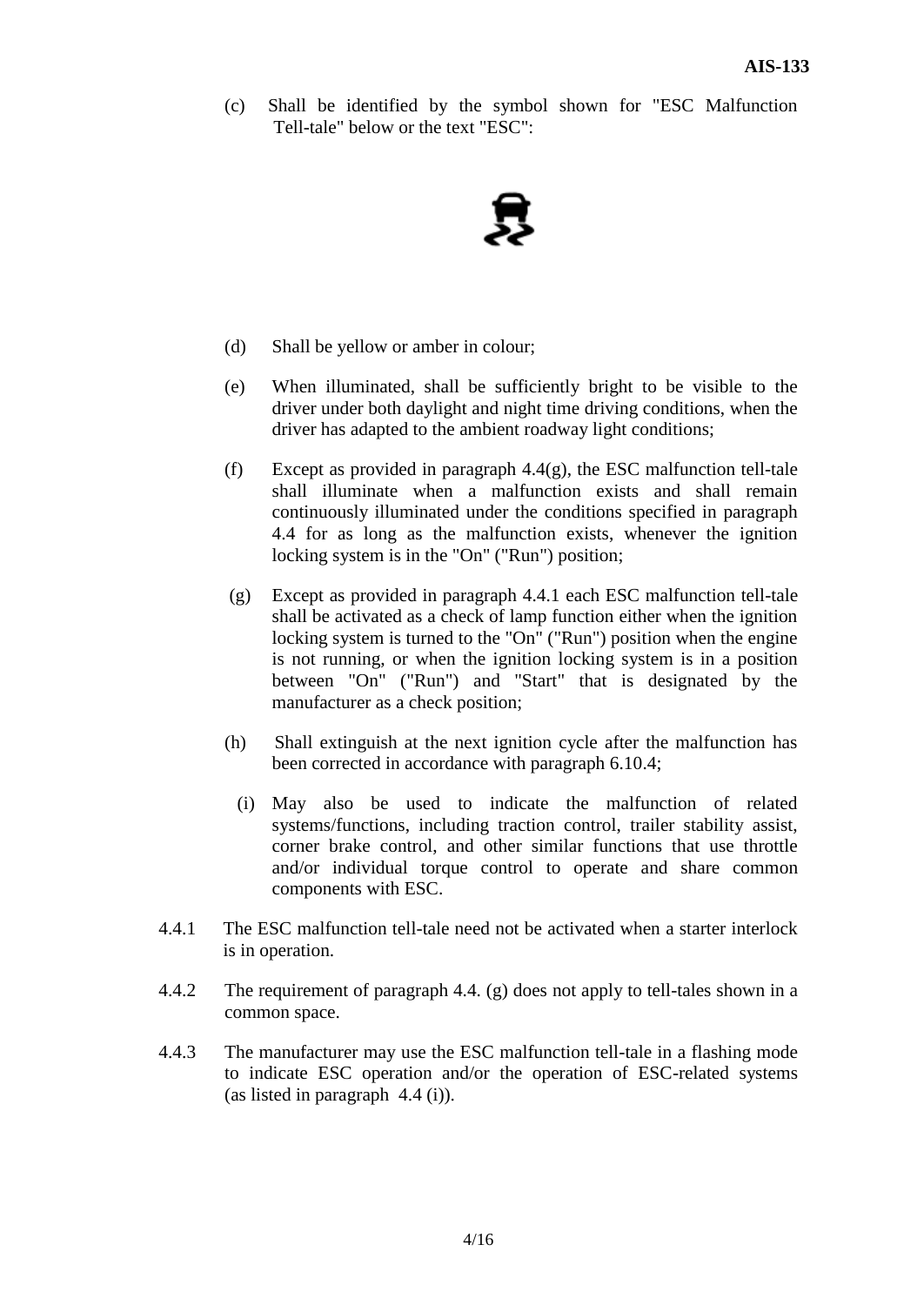- 4.5 ESC Off and Other System Controls. The manufacturer may include an "ESC Off" control which shall be illuminated when the vehicle's headlamps are activated and which has a purpose to place the ESC system in a mode in which it may no longer satisfy the performance requirements of paragraphs 4.0, 4.1 , 4.2, and 4.3. Manufacturers may also provide controls for other systems that have an ancillary effect upon ESC operation. Controls of either kind that place the ESC system in a mode in which it may no longer satisfy the performance requirements of paragraphs 4.0, 4.1, 4.2, and 4.3. are permitted, provided that the system also meets the requirements of paragraphs 4.5.1 to 4.5.3.
- 4.5.1 The vehicle's ESC system shall always return to the manufacturer's original default mode that satisfies the requirements of paragraphs 3.0 and 4.0 at the initiation of each new ignition cycle, regardless of what mode the driver had previously selected. However, the vehicle's ESC system need not return to a mode that satisfies the requirements of paragraphs4.0 through 4.3 at the initiation of each new ignition cycle if:
	- (a) The vehicle is in a four-wheel drive configuration which has the effect of locking the drive gears at the front and rear axles together and providing an additional gear reduction between the engine speed and vehicle speed of at least 1.6 selected by the driver for low-speed, off-road driving; or
	- (b) The vehicle is in a four-wheel drive configuration selected by the driver that is designed for operation at higher speeds on snow-, sand-, or dirt-packed roads and that has the effect of locking the drive gears at the front and rear axles together, provided that in this mode the vehicle meets the stability performance requirements of paragraphs 4.1. and 4.2. under the test conditions specified in paragraph 5.0. However, if the system has more than one ESC mode that satisfies the requirements of paragraphs 4.1. and 4.2. within the drive configuration selected for the previous ignition cycle, the ESC shall return to the manufacturer's original default ESC mode for that drive configuration at the initiation of each new ignition cycle.
- 4.5.2 A control whose only purpose is to place the ESC system in a mode in which it will no longer satisfy the performance requirements of paragraphs 4.0, 4.1, 4.2, and 4.3. shall be identified by the symbol shown for "ESC Off" below or the text, "ESC OFF".

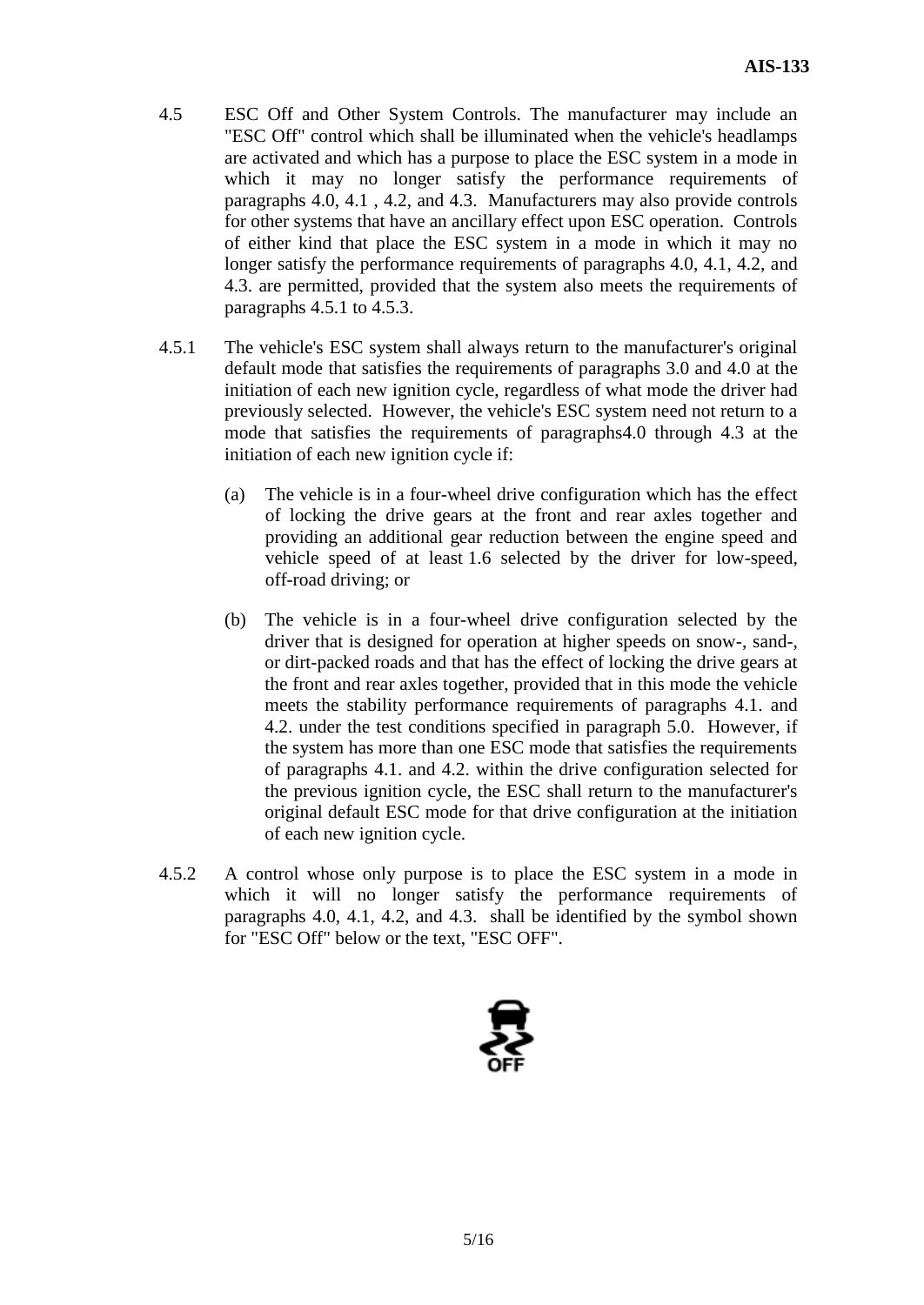4.5.3 A control for an ESC system whose purpose is to place the ESC system in different modes, at least one of which may no longer satisfy the performance requirements of paragraphs 4.0, 4.1 , 4.2, and 4.3. shall be identified by the symbol shown below with the text "OFF" adjacent to the control position for this mode.



Alternatively, in the case where the ESC system mode is controlled by a multi-functional control, the driver display shall identify clearly to the driver the control position for this mode using either the symbol in paragraph 4.5.2 or the text "ESC OFF".

- 4.5.4 A control for another system that has the ancillary effect of placing the ESC system in a mode in which it no longer satisfies the performance requirements of paragraphs 4.0, 4.1, 4.2, and 4.3. need not be identified by the "ESC Off" identifiers in paragraph 4.5.2
- 4.6 "ESC Off" Tell-tale. If the manufacturer elects to install a control to turn off or reduce the performance of the ESC system under paragraph 4.5 the tell-tale requirements of paragraphs 4.6.1 to 4.6.4 shall be met in order to alert the driver to the lessened state of ESC system functionality. This requirement does not apply for the driver-selected mode referred to in paragraph 4.5.1(b).
- 4.6.1 The vehicle manufacturer shall provide a tell-tale indicating that the vehicle has been put into a mode that renders it unable to satisfy the requirements of paragraphs 4.0, 4.1, 4.2, and 4.3.if such a mode is provided.
- 4.6.2 The "ESC off" tell-tale:
	- (a) Shall be displayed in direct and clear view of the driver while in the driver's designated seating position with the driver's seat belt fastened;
	- (b) Shall appear perceptually upright to the driver while driving;
	- (c) Shall be identified by the symbol shown for "ESC Off" in paragraph 4.5.2 or the text "ESC OFF"; or Shall be identified with the English word "OFF" on or adjacent to either the control referred to in paragraph 4.5.2 or 4.5.3 or the illuminated malfunction tell-tale;
	- (d) Shall be yellow or amber in colour;
	- (e) When illuminated, shall be sufficiently bright to be visible to the driver under both daylight and night time driving conditions, when the driver has adapted to the ambient roadway light conditions;
	- (f) Shall remain continuously illuminated for as long as the ESC is in a mode that renders it unable to satisfy the requirements of paragraphs 4.0, 4.1, 4.2, and 4.3.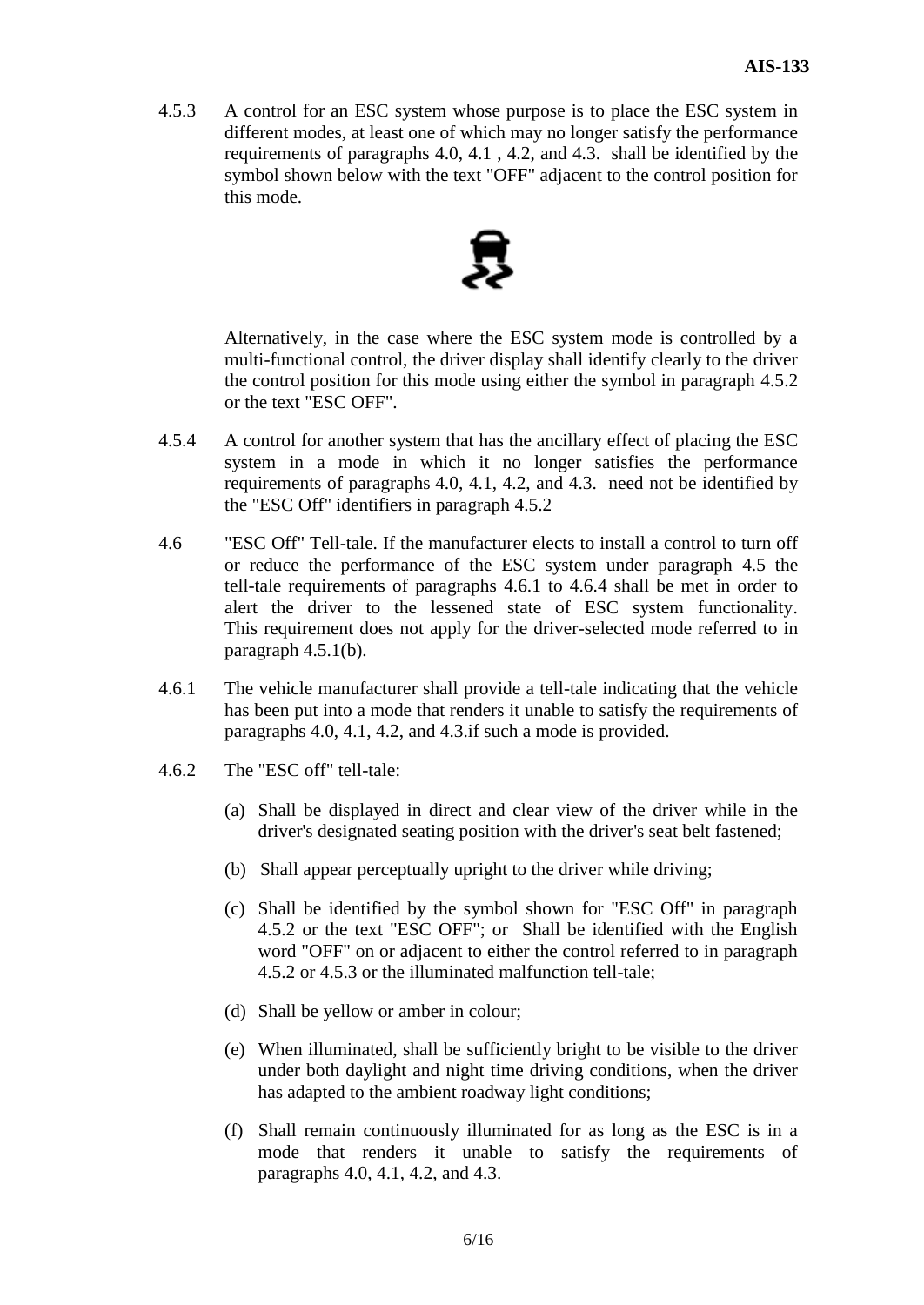- (g) Except as provided in paragraphs 4.6.3 and 4.6.4 each "ESC Off" tell-tale shall be activated as a check of lamp function either when the ignition locking system is turned to the "On" ("Run") position when the engine is not running, or when the ignition locking system is in a position between "On" ("Run") and "Start" that is designated by the manufacturer as a check position;
- (h) Shall extinguish after the ESC system has been returned to its manufacturer's original default mode.
- 4.6.3 The "ESC Off" tell-tale need not be activated when a starter interlock is in operation.
- 4.6.4 The requirement of paragraph 4.6.2(g) does not apply to tell-tales shown in a common space.
- 4.6.5 The vehicle manufacturer may use the "ESC Off" tell-tale to indicate an ESC level of function other than the manufacturer's original default mode even if the vehicle would meet paragraphs 4.0, 4.1, 4.2, and 4.3. at that level of ESC function.
- 4.7 **ESC System Technical Documentation.** To ensure a vehicle is equipped with an ESC system that meets the definition of "ESC System" in paragraph 2.0, the vehicle manufacturer shall make available to the test agency, upon request, the documentation specified in paragraphs 4.7.1 to 4.7.5 of this standard, Table 5 and Table 7 of AIS-007 (Rev.5):2014, as amended from time to time.
- 4.7.1 **System diagram identifying all ESC system hardware**. The diagram shall identify what components are used to generate brake torques at each wheel, determine vehicle yaw rate, estimated side slip or the side slip derivative and driver steering inputs.
- 4.7.2 **A brief written explanation sufficient to describe the ESC system basic operational characteristics.** This explanation shall include the outline description of the system's capability to apply brake torques at each wheel and how the system modifies propulsion torque during ESC system activation and show that the vehicle yaw rate is directly determined. The explanation shall also identify the vehicle speed range and the driving phases (acceleration, deceleration, coasting, during activation of the ABS or traction control) under which the ESC system can activate.
- 4.7.3 **Logic diagram.** This diagram supports the explanation provided under paragraph 4.7.2.
- 4.7.4 **Understeer information.** An outline description of the pertinent inputs to the computer that control ESC system hardware and how they are used to limit vehicle understeer.
- 4.7.5 **Static Stability Factor:** To be specified by the vehicle manufacturer as defined in Para 2.10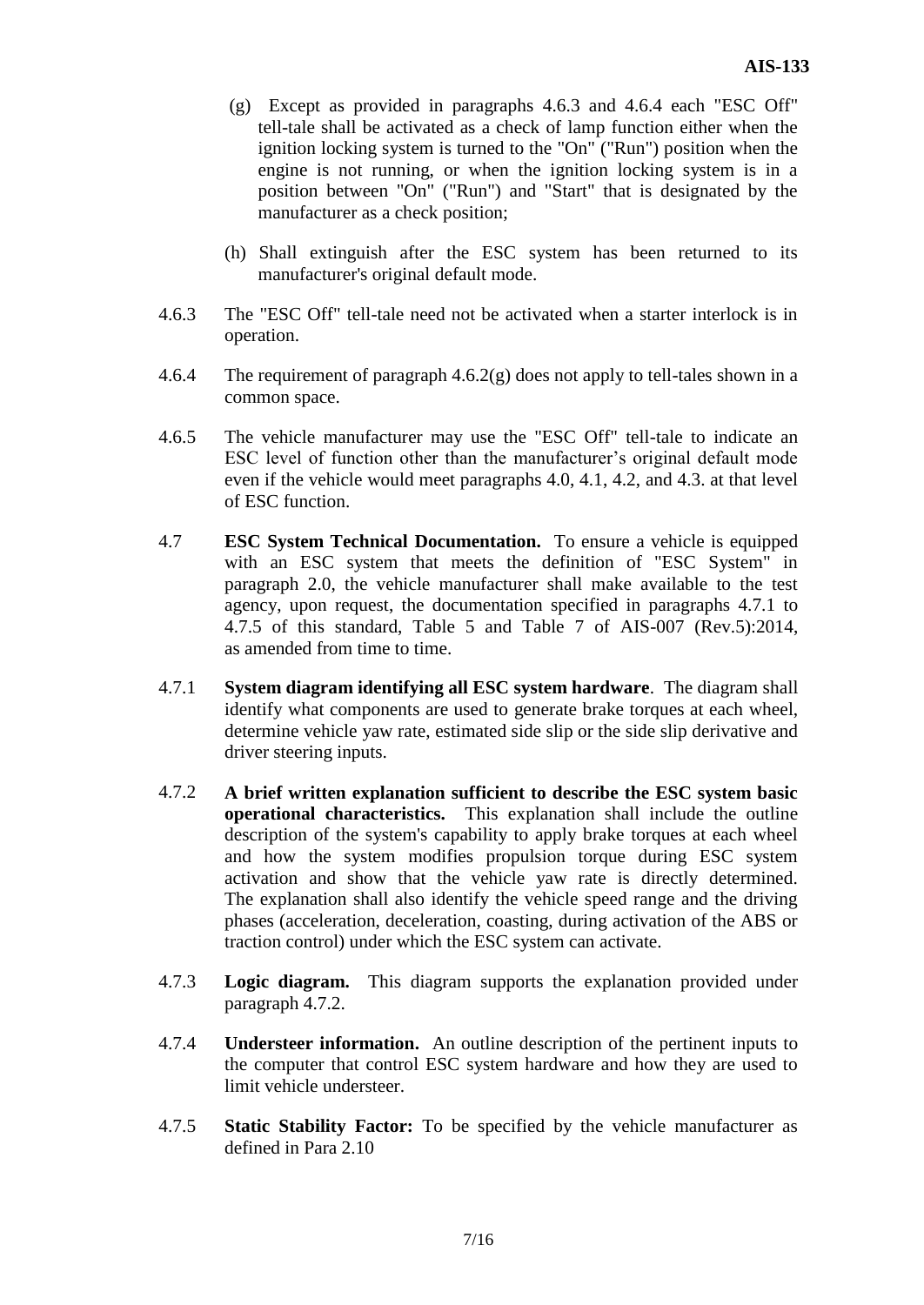#### **5.0 TEST CONDITIONS**.

#### 5.1 **Ambient conditions.**

- 5.1.1 The ambient temperature is between  $0^{\circ}$  C and 45 $^{\circ}$  C.
- 5.1.2 The maximum wind speed is no greater than 10 m/s for vehicles with  $SSF > 1.25$  and 5 m/s for vehicles with  $SSF \le 1.25$ .

#### 5.2 **Road test surface.**

- 5.2.1 The tests are conducted on a dry, uniform, solid-paved surface. Surfaces with irregularities and undulations, such as dips and large cracks, are unsuitable.
- 5.2.2 The road test surface has a nominal peak braking coefficient (PBC) of 0.9, unless otherwise specified, when measured using either:
	- (a) The American Society for Testing and Materials (ASTM) E1136 standard reference test tyre, in accordance with ASTM Method E1337-90 without water delivery, at a speed of 64 kmph; or
	- (b) The method specified in the Annex 6, Appendix 2 of UNECE Regulation No. 13-H.
- 5.2.3 The test surface has a consistent slope between level and 1 per cent.

#### 5.3 **Vehicle conditions.**

5.3.1 The ESC system is enabled for all testing.

#### 5.3.2 **Vehicle Mass.**

The vehicle is loaded with the fuel tank filled to at least 90 per cent of capacity, and total interior load of 168 kg comprised of the test driver, approximately 59 kg of test equipment (automated steering machine, data acquisition system and the power supply for the steering machine), and ballast as required by differences in the mass of test drivers and test equipment. Where required, ballast shall be placed on the floor behind the passenger front seat or if necessary in the front passenger foot well area. All ballast shall be secured in a way that prevents it from becoming dislodged during test conduct.

#### 5.3.3 **Tyres.**

The tyres are inflated to the vehicle manufacturer's recommended cold tyre inflation pressure(s) e.g.as specified in the vehicle specification or as specified on the vehicle's placard or the tyre inflation pressure label. Tubes may be installed to prevent tyre de-beading.

#### 5.3.4 **Outriggers.**

Outriggers may be used for testing if deemed necessary for test drivers' safety. In this case, the following applies: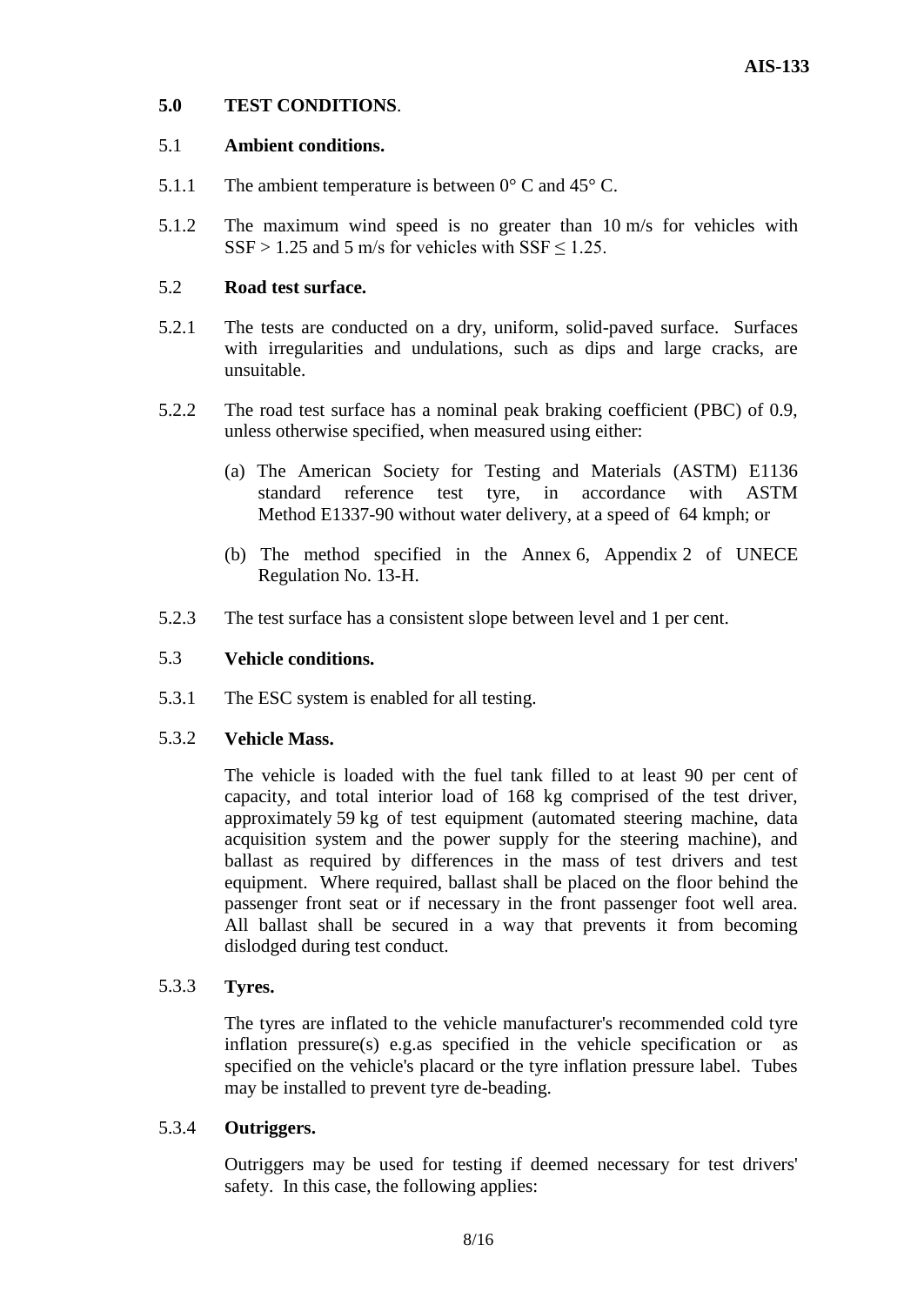For vehicles with a Static Stability Factor (SSF)  $\leq$  1.25;

- (a) Vehicles with a mass in running order under 1,588 kg shall be equipped with "lightweight" outriggers. Lightweight outriggers shall be designed with a maximum mass of 27 kg and a maximum roll moment of inertia of 27 kg⋅m<sup>2</sup>.
- (b) Vehicles with a mass in running order between 1,588 kg and 2,722 kg shall be equipped with "standard" outriggers. Standard outriggers shall be designed with a maximum mass of 32 kg and a maximum roll moment of inertia of 35.9 kg⋅m<sup>2</sup>.
- (c) Vehicles with a mass in running order equal to or greater than 2,722 kg shall be equipped with "heavy" outriggers. Heavy outriggers shall be designed with a maximum mass of 39 kg and a maximum roll moment of inertia of 40.7 kg⋅m<sup>2</sup>.

#### 5.3.5 **Automated steering machine.**

A steering machine programmed to execute the required steering pattern shall be used in paragraphs 6.5.2, 6.5.3, 6.6 and 6.9 The steering machine shall be capable of supplying steering torques between 40 to 60 Nm. The steering machine shall be able to apply these torques when operating with steering wheel velocities up to 1,200 degrees per second.

#### **6.0 TEST PROCEDURE.**

6.1 Inflate the vehicles' tyres to the manufacturer's recommended cold tyre inflation pressure(s) e.g. provided on the vehicle's placard or the tyre inflation pressure label.

#### 6.2 **Tell-tale bulb check.**

With the vehicle stationary and the ignition locking system in the "Lock" or "Off" position, activate the ignition locking system to the "On" ("Run") position or, where applicable, the appropriate position for the lamp check. The ESC malfunction tell-tale shall be activated as a check of lamp function, as specified in paragraph 4.4 (g), and if equipped, the "ESC Off" tell-tale shall also be activated as a check of lamp function, as specified in paragraph  $4.6.2(g)$  The tell-tale bulb check is not required for a tell-tale shown in a common space as specified in paragraphs 4.4.2 and 4.6.4

#### 6.3 **"ESC Off" control check.**

For vehicles equipped with an "ESC Off" control, with the vehicle stationary and the ignition locking system in the "Lock" or "Off" position, activate the ignition locking system to the "On" ("Run") position. Activate the "ESC Off" control and verify that the "ESC Off" tell-tale is illuminated, as specified in paragraph 4.6.2 Turn the ignition locking system to the "Lock" or "Off" position. Again, activate the ignition locking system to the "On" ("Run") position and verify that the "ESC Off" tell-tale has extinguished indicating that the ESC system has been reactivated as specified in paragraph 4.5.1.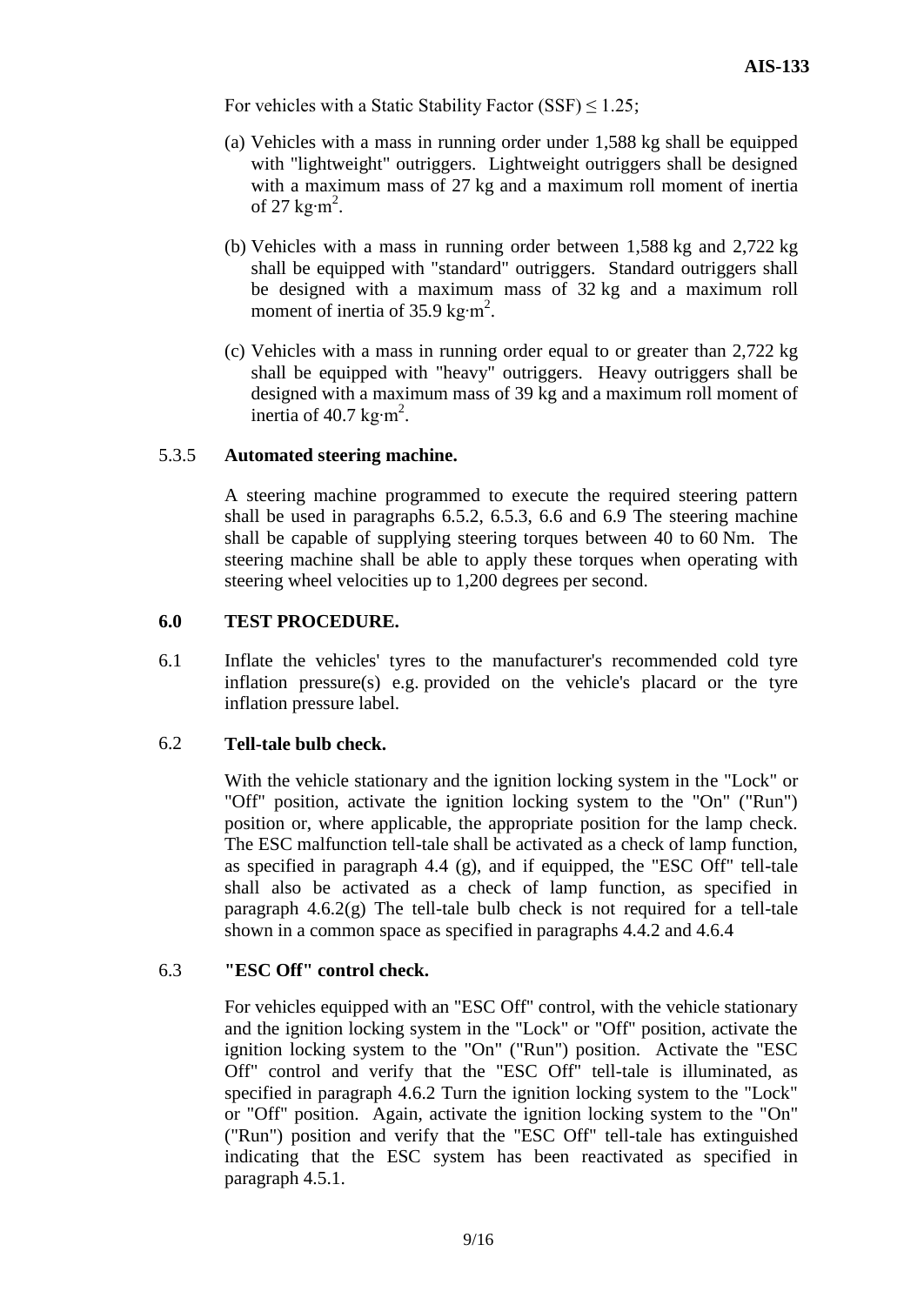- 6.4 **Brake Conditioning.** Condition the vehicle brakes in the manner described in paragraphs 6.4.1 through 6.4.4
- 6.4.1 Ten stops are performed from a speed of 56 km/h, with an average deceleration of approximately 0.5g.
- 6.4.2 Immediately following the series of 56 km/h stops, three additional stops are performed from 72 km/h.
- 6.4.3 When executing the stops in paragraph 6.4.2, sufficient force is applied to the brake pedal to activate the vehicle's antilock brake system (ABS) for a majority of each braking event.
- 6.4.4 Following completion of the final stop in 6.4.2, the vehicle is driven at a speed of 72 km/h for five minutes to cool the brakes.
- 6.5 **Tyre Conditioning.** Condition the tyres using the following procedure of paragraphs 6.5.1 through 6.5.3 to wear away mold sheen and achieve operating temperature immediately before beginning the test runs of paragraphs 6.6 and 6.9
- 6.5.1 The test vehicle is driven around a circle 30 meters in diameter at a speed that produces a lateral acceleration of approximately 0.5g to 0.6g for three clockwise laps followed by three counterclockwise laps.
- 6.5.2 Using a sinusoidal steering pattern at a frequency of 1 Hz, a peak steering wheel angle amplitude corresponding to a peak lateral acceleration of 0.5g to 0.6 g, and a vehicle speed of 56 km/h, the vehicle is driven through four passes performing 10 cycles of sinusoidal steering during each pass.
- 6.5.3 The steering wheel angle amplitude of the final cycle of the final pass is twice that of the other cycles. The maximum time permitted between all laps and passes is five minutes.
- 6.6 **Slowly Increasing Steer Procedure.** The vehicle is subjected to two series of runs of the Slowly Increasing Steer Test using a constant vehicle speed of  $80 + 2$  km/h and a steering pattern that increases by 13.5 degrees per second until a lateral acceleration of approximately 0.5g is obtained. Three repetitions are performed for each test series. One series uses counterclockwise steering, and the other series uses clockwise steering. The maximum time permitted between each test run is five minutes.
- 6.6.1 From the Slowly Increasing Steer tests, the quantity "A" is determined. "A" is the steering wheel angle in degrees that produces a steady state lateral acceleration (corrected using the methods specified in paragraph 6.11.3) of 0.3g for the test vehicle. Utilizing linear regression, "A" is calculated, to the nearest 0.1 degrees, from each of the six Slowly Increasing Steer tests. The absolute value of the six A's calculated is averaged and rounded to the nearest 0.1 degrees to produce the final quantity, A, used below.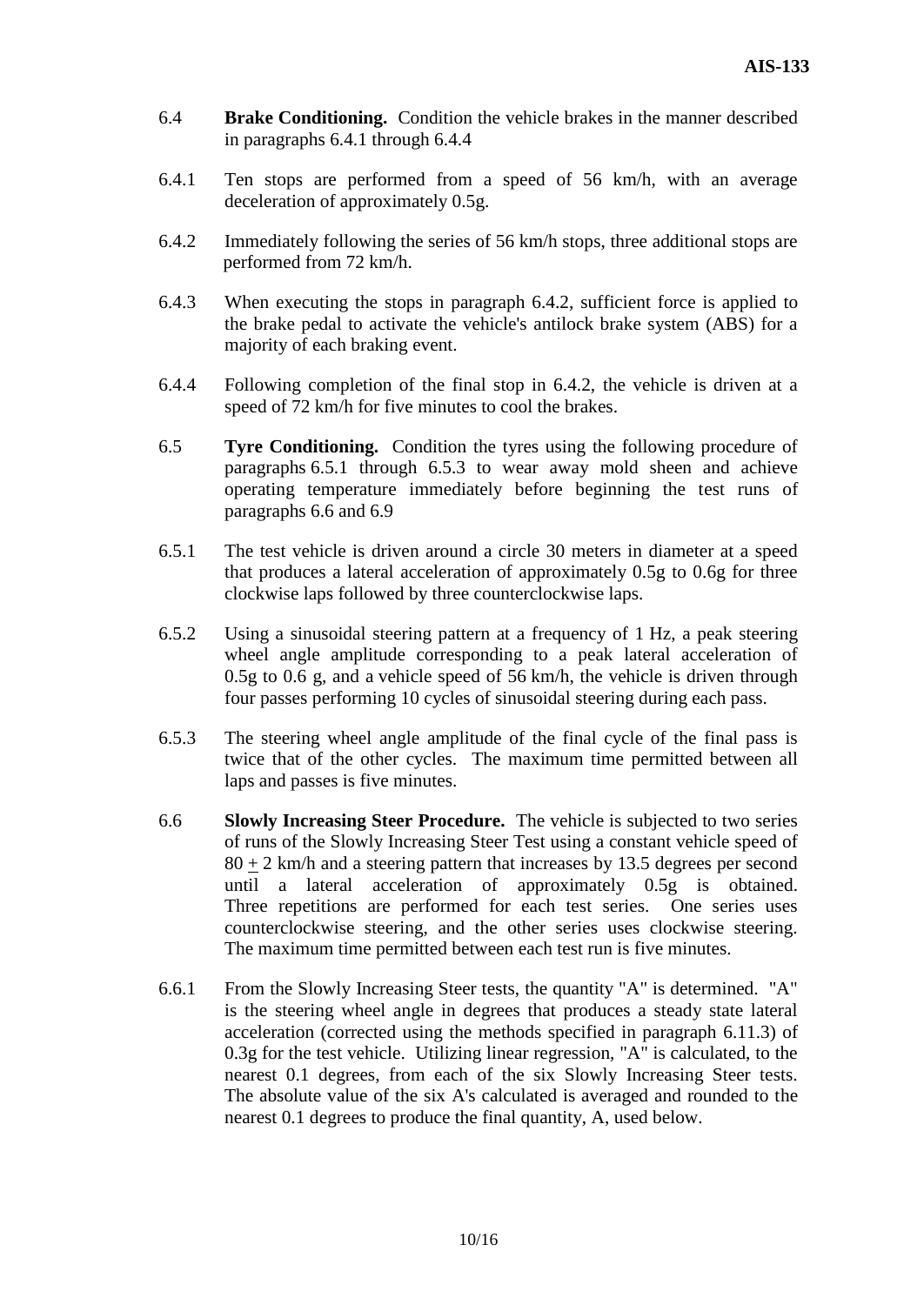- 6.7 After the quantity "A" has been determined, without replacing the tyres, the tyre conditioning procedure described in paragraph 6.5 is performed immediately prior to conducting the Sine with Dwell Test of paragraph 6.9 Initiation of the first Sine with Dwell test series shall begin within two hours after completion of the Slowly Increasing Steer tests of paragraph 6.6
- 6.8 Check that the ESC system is enabled by ensuring that the ESC malfunctions and "ESC Off" (if provided) tell-tales are not illuminated.
- 6.9 **Sine with Dwell Test of Oversteer Intervention and Responsiveness**. The vehicle is subjected to two series of test runs using a steering pattern of a sine wave at 0.7 Hz frequency with a 500 ms delay beginning at the second peak amplitude as shown in Figure 2 (the Sine with Dwell tests). One series uses counterclockwise steering for the first half cycle, and the other series uses clockwise steering for the first half cycle. The vehicle is allowed to cool-down between each test run of 90 seconds to five minutes, with the vehicle stationary.
- 6.9.1 The steering motion is initiated with the vehicle coasting in high gear at  $80 \pm 2$  km/h.
- 6.9.2 The steering amplitude for the initial run of each series is 1.5A, where "A" is the steering wheel angle determined in paragraph 6.6.1
- 6.9.3 In each series of test runs, the steering amplitude is increased from run to run, by 0.5A, provided that no such run will result in a steering amplitude greater than that of the final run specified in paragraph 6.9.4
- 6.9.4 The steering amplitude of the final run in each series is the greater of 6.5A or 270 degrees, provided the calculated magnitude of 6.5A is less than or equal to 300 degrees. If any 0.5A increment, up to 6.5A, is greater than 300 degrees, the steering amplitude of the final run shall be 300 degrees.
- 6.9.5 Upon completion of the two series of test runs, post processing of yaw rate and lateral acceleration data is done as specified in paragraph 6.11

#### **6.10 ESC Malfunction Detection.**

- 6.10.1 Simulate one or more ESC malfunction(s) by disconnecting the power source to any ESC component, or disconnecting any electrical connection between ESC components (with the vehicle power off). When simulating an ESC malfunction, the electrical connections for the tell-tale lamp(s) and/or optional ESC system control(s) are not to be disconnected.
- 6.10.2 With the vehicle initially stationary and the ignition locking system in the "Lock" or "Off" position, activate the ignition locking system to the "Start" position and start the engine. Drive the vehicle forward to obtain a vehicle speed of  $48 \pm 8$  km/h at the latest 30 seconds after the engine has been started and within the next two minutes at this speed, conduct at least one left and one right smooth turning manoeuvre without losing directional stability and one brake application. Verify that the ESC malfunction indicator illuminates in accordance with paragraph 4.4 by the end of these manoeuvres.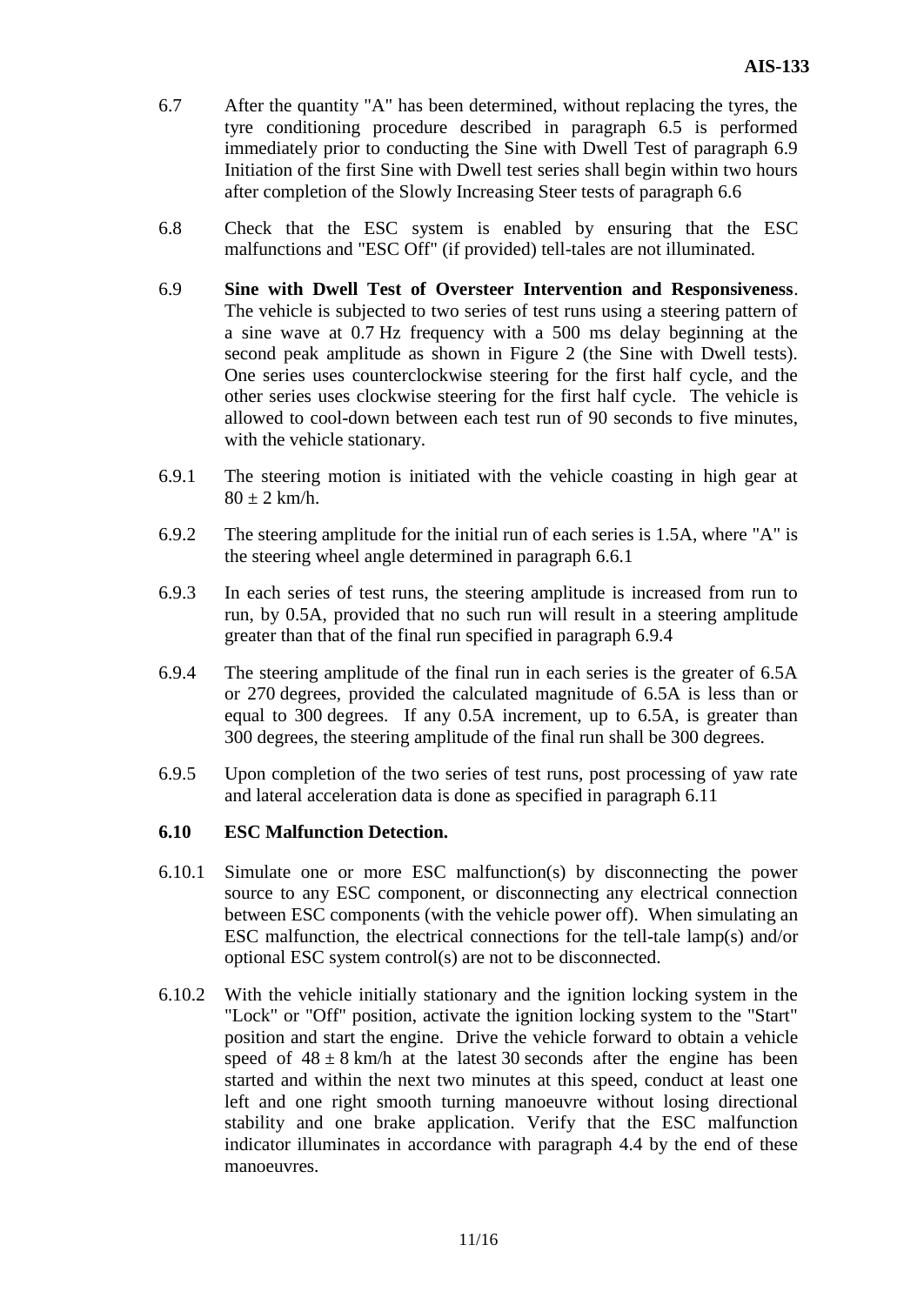- 6.10.3 Stop the vehicle; deactivate the ignition locking system to the "Off" or "Lock" position. After a five-minute period, activate the vehicle's ignition locking system to the "Start" position and start the engine. Verify that the ESC malfunction indicator again illuminates to signal a malfunction and remains illuminated as long as the engine is running or until the fault is corrected.
- 6.10.4 Deactivate the ignition locking system to the "Off" or "Lock" position. Restore the ESC system to normal operation, activate the ignition system to the "Start" position and start the engine. Re-perform the manoeuvre described in paragraph 6.10.2, and verify that the tell-tale has extinguished within the time it takes or immediately afterward.
- 6.11 **Post Data Processing – Calculations for Performance Metrics.** Yaw rate and lateral displacement measurements and calculations shall be processed utilizing the techniques specified in paragraphs 6.11.1 to 6.11.8
- 6.11.1 Raw steering wheel angle data is filtered with a 12-pole phase less Butterworth filter and a cut-off frequency of 10 Hz. The filtered data is then zeroed to remove sensor offset utilizing static pre-test data.
- 6.11.2 Raw yaw rate data is filtered with a 12-pole phaseless Butterworth filter and a cut-off frequency of 6 Hz. The filtered data is then zeroed to remove sensor offset utilizing static pre-test data.
- 6.11.3 Raw lateral acceleration data is filtered with a 12-pole phaseless Butterworth filter and a cut-off frequency of 6 Hz. The filtered data is then zeroed to remove sensor offset utilizing static pre-test data. The lateral acceleration data at the vehicle centre of gravity is determined by removing the effects caused by vehicle body roll and by correcting for sensor placement via use of coordinate transformation. For data collection, the lateral accelerometer shall be located as close as possible to the position of the vehicle's longitudinal and lateral centres of gravity.
- 6.11.4 Steering wheel velocity is determined by differentiating the filtered steering wheel angle data. The steering wheel velocity data is then filtered with a moving 0.1 second running average filter.
- 6.11.5 Lateral acceleration, yaw rate and steering wheel angle data channels are zeroed utilizing a defined "zeroing range". The methods used to establish the zeroing range are defined in paragraphs 6.11.5.1 and 6.11.5.2
- 6.11.5.1 Using the steering wheel rate data calculated using the methods described in paragraph 6.11.4, the first instant steering wheel rate exceeding 75 deg/sec is identified. From this point, steering wheel rate shall remain greater than 75 deg/sec for at least 200 ms. If the second condition is not met, the next instant steering wheel rate exceeding 75 deg/sec is identified and the 200 ms validity check applied. This iterative process continues until both conditions are ultimately satisfied.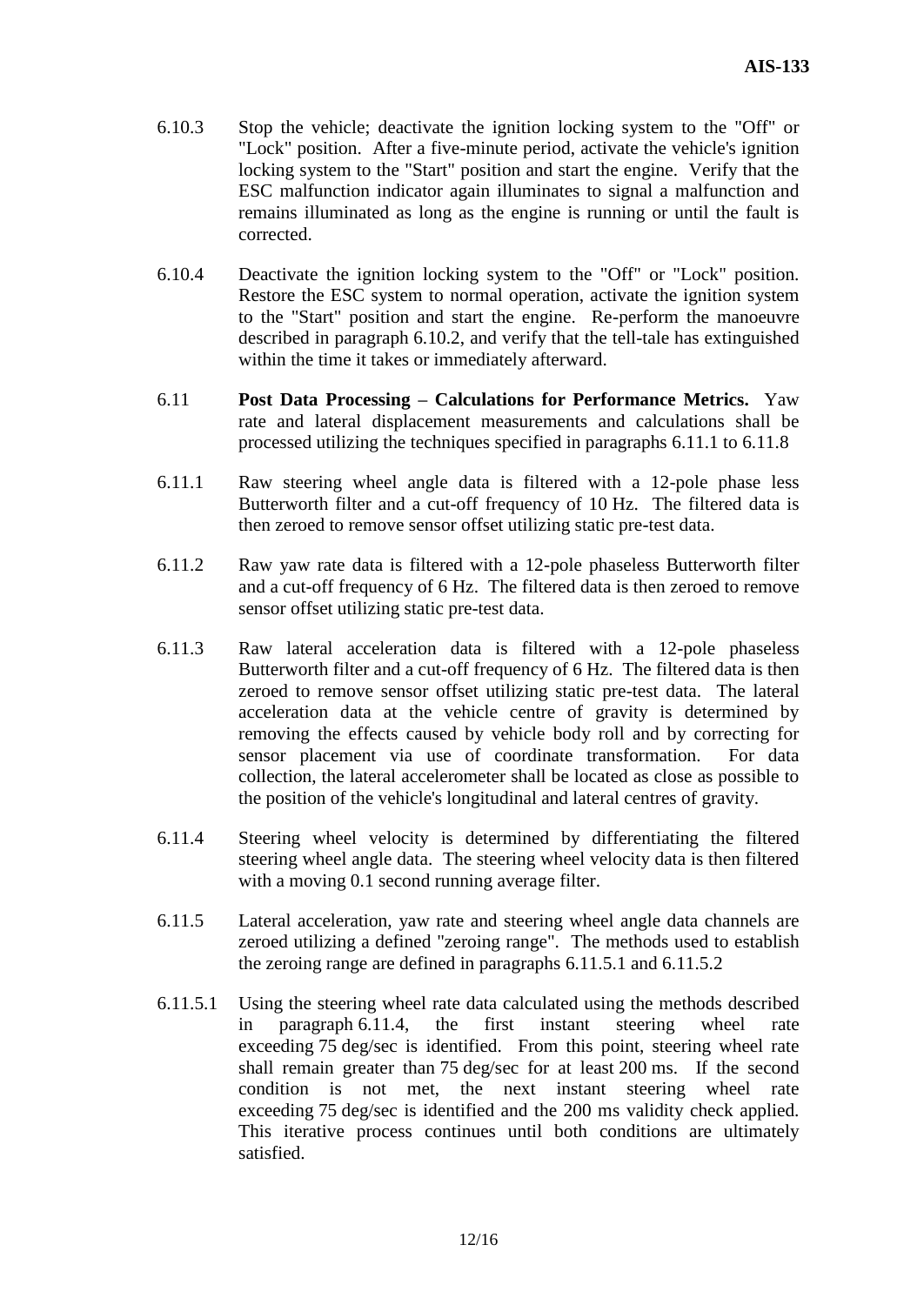- 6.11.5.2 The "zeroing range" is defined as the 1.0 second time period prior to the instant the steering wheel rate exceeds 75 deg/sec (i.e. the instant the steering wheel velocity exceeds 75 deg/sec defines the end of the "zeroing range").
- 6.11.6 The Beginning of Steer (BOS) is defined as the first instance filtered and zeroed steering wheel angle data reaches - 5 degrees (when the initial steering input is counterclockwise) or +5 degrees (when the initial steering input is clockwise) after time defining the end of the "zeroing range". The value for time at the BOS is interpolated.
- 6.11.7 The Completion of Steer (COS) is defined as the time the steering wheel angle returns to zero at the completion of the Sine with Dwell steering manoeuvre. The value for time at the zero degree steering wheel angle is interpolated.
- 6.11.8 The second peak yaw rate is defined as the first local yaw rate peak produced by the reversal of the steering wheel. The yaw rates at 1.000 and 1.750 seconds after COS are determined by interpolation.
- 6.11.9 Determine lateral velocity by integrating corrected, filtered and zeroed lateral acceleration data. Zero lateral velocity at BOS event. Determine lateral displacement by integrating zeroed lateral velocity. Zero lateral displacement at BOS event. Lateral displacement at 1.07 seconds from BOS event is determined by interpolation.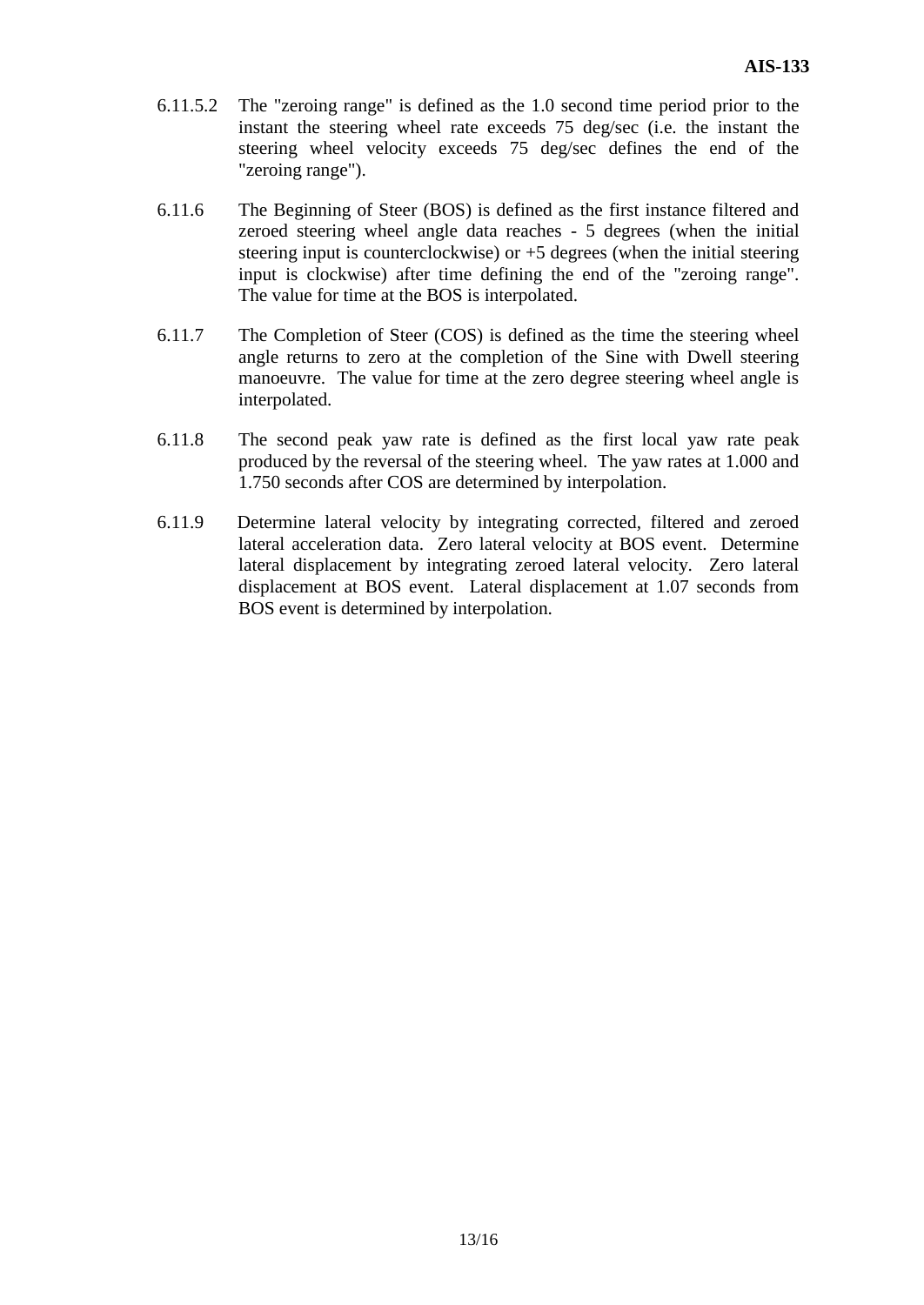

**Figure 1. Steering wheel position and yaw velocity information used to assess lateral stability.**



**Figure 2. Sine with Dwell steering profile.**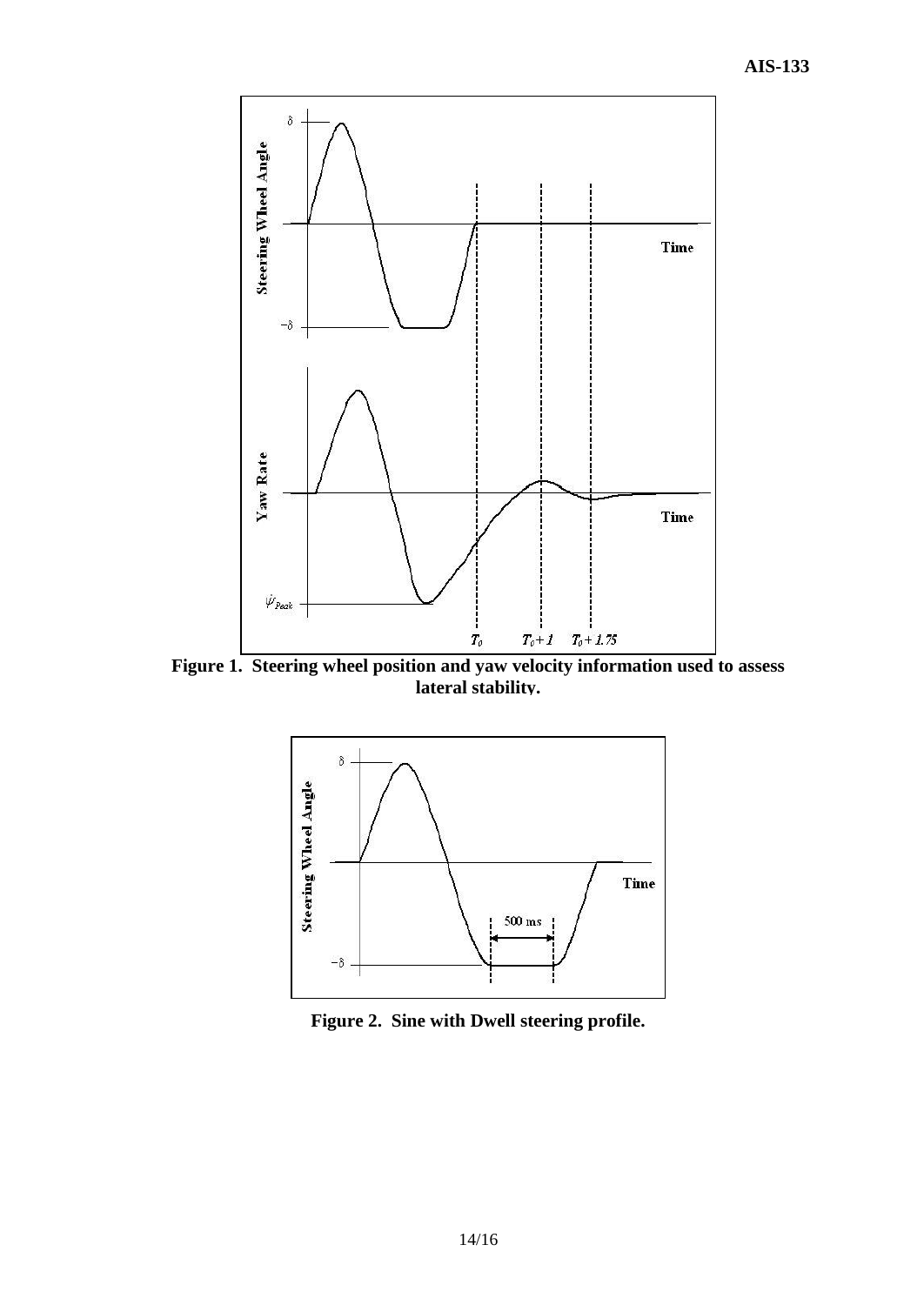#### **ANNEX A**

#### (See Introduction) **COMPOSITION OF AISC PANEL ON ELECTRONIC STABILITY CONTROL SYSTEMS\***

| <b>Convener</b>                                                           |                                                                                 |  |  |
|---------------------------------------------------------------------------|---------------------------------------------------------------------------------|--|--|
| Mr. A.A. Badusha                                                          | The Automotive Research Association of India (ARAI)                             |  |  |
| <b>Members</b>                                                            | <b>Representing</b>                                                             |  |  |
| Mr. Vikram Tandon /<br>Mr. Kamalesh Patil                                 | The Automotive Research Association of India (ARAI)                             |  |  |
| Mr. D. P. Saste/ Mr. V.<br>P. Godbole (Alternate)                         | Central Institute of Road Transport (CIRT)                                      |  |  |
| Mr. Jayant Raj                                                            | International Centre for Automotive Technology (ICAT)                           |  |  |
| Mr. Vinod Kumar                                                           | Vehicle Research & Dev. Estt. (VRDE)                                            |  |  |
| Dr. N. Karuppaiah                                                         | Testing<br>National Automotive<br>and R&D<br>Infrastructure<br>Project (NATRIP) |  |  |
| Mr. K. K. Gandhi /                                                        | Society of Indian Automobile Manufacturers (SIAM)                               |  |  |
| Mr. Sourabh Rohila                                                        |                                                                                 |  |  |
| Mr. Gajanan Salunke                                                       | Tata Motors Ltd.(SIAM)                                                          |  |  |
| Mr. Shailesh Kulkarni                                                     | Mahindra & Mahindra Ltd.(SIAM)                                                  |  |  |
| Mr. Vikas Kukreja/Mr.<br>Raj Kr Diwedi/ Mr.<br>Sathish Kumar              | Maruti Suzuki India Ltd.(SIAM)                                                  |  |  |
| Mr. Nikhil Desai/Mr.<br>Tushar Kad/<br>Mr. Nitin Shitole/                 | Mercedes Benz India Pvt. Ltd. (SIAM)                                            |  |  |
| Mr. Rajendra Khile/<br>Mr. Gaurav Upneja                                  | General Motors India Ltd.(SIAM)                                                 |  |  |
| Mr. Prashant<br>Khadkodkar                                                | Volkswagen India Pvt. Ltd. (SIAM)                                               |  |  |
| Mr. Kedar Kshirsagar                                                      | FCA Engineering (SIAM)                                                          |  |  |
| Mr. Uday Harite                                                           | <b>ACMA</b>                                                                     |  |  |
| Mr. S. Sakthi Velan/<br>Mr. Kartikeya Joshi                               | Bosch Ltd.(ACMA)                                                                |  |  |
| Mr. S. Balachandran/<br>Mr. B. Shylandra<br>Khannan/Mr. D.<br>Prabhakaran | WABCO India Ltd. (ACMA)                                                         |  |  |